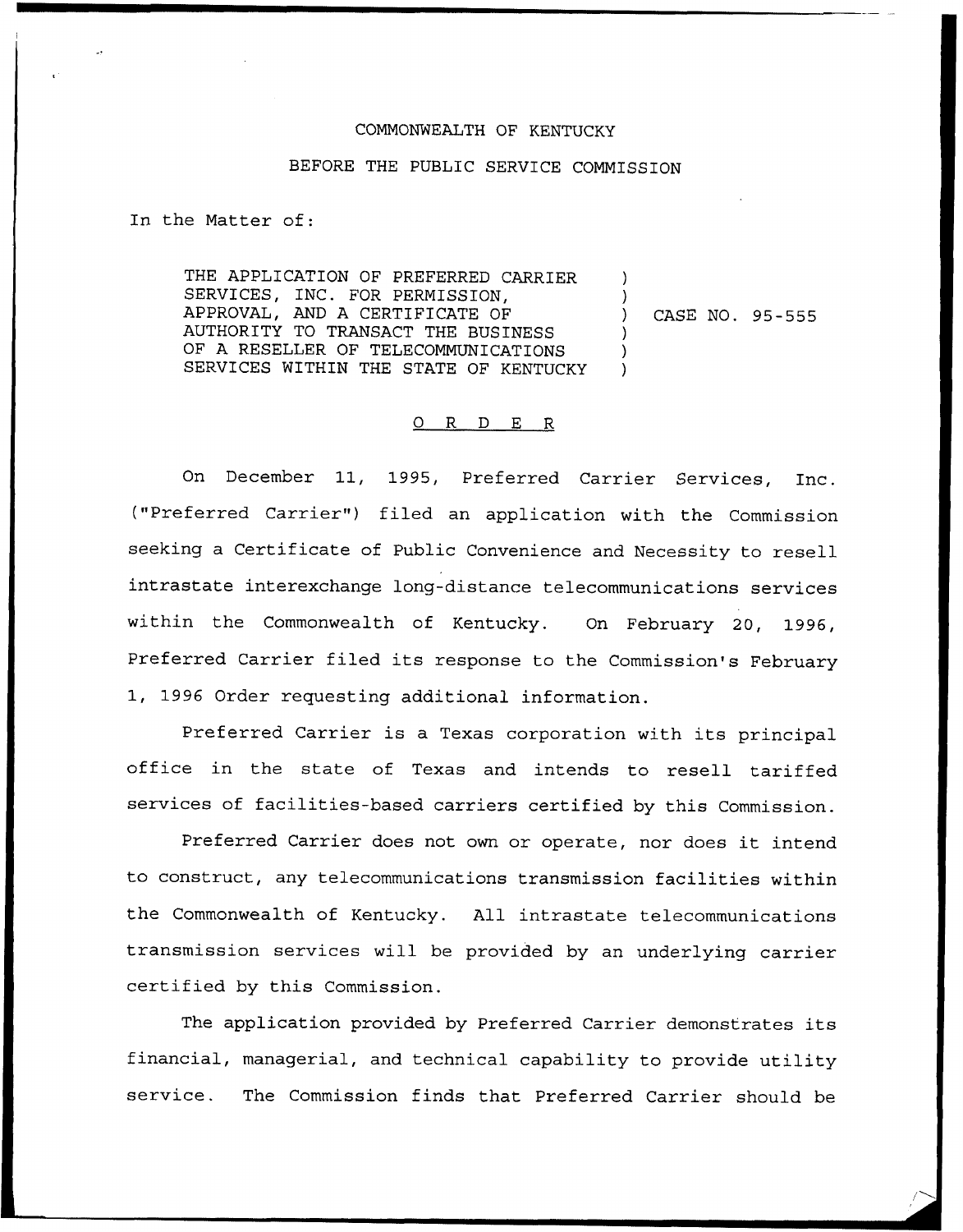authorized to resell intrastate interexchange long-distance telecommunications services within the Commonwealth of Kentucky.

Preferred Carrier filed its proposed tariff on December 11, 1995. In response to the Commission's request for additional information, Preferred Carrier filed revised tariff sheets on February 20, 1996. The Commission finds that the rates proposed by Preferred Carrier, as revised on February 20, 1996, should be approved as the fair, just, and reasonable rates to be charged.

In Administrative Case No.  $306<sup>1</sup>$  the Commission stated the importance of eliminating possible customer confusion arising from the name of the billing service, rather than the name of the provider of telecommunications services, appearing on the bill. Accordingly, Preferred Carrier should ensure that its name appears prominently on all bills issued to customers for services rendered.

The Commission, having considered the evidence of record and being otherwise sufficiently advised, HEREBY ORDERS that:

1. Preferred Carrier be and it hereby is granted authority to resell intrastate interexchange long-distance telecommunications services within the Commonwealth of Kentucky on and after the date of this Order.

2. Preferred Carrier shall ensure that its name appears prominently on all bills issued to customers for services rendered.

Administrative Case No. 306, Detariffing Billing and  $\mathbf{1}$ Collection Services, Order Dated April 30, 1990.